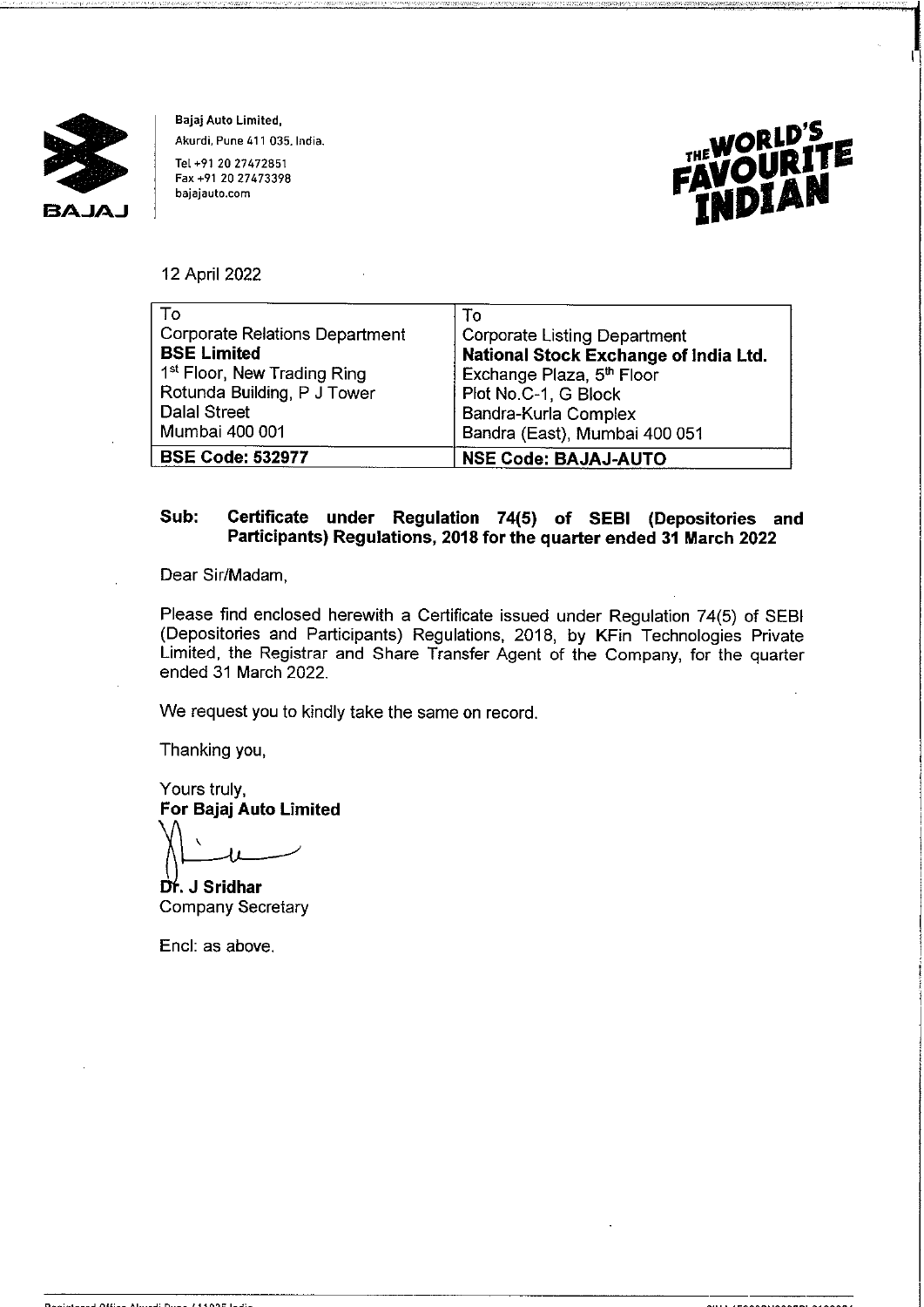

https://www.kfintech.com +91 40 6716 2222, 79611000

KFIN/MRVS/NSDL/74(5) E/1 Date: 05/04/2022

NATIONAL SECURITIES DEPOSITORY LIMITED TRADE WORLD 4TH FLOOR KAMALA MILLS COMPOUND SENAPATI BAPAT MARG LOWER PAREL MUMBAI - 400 013

Dear Sir{s), Sub: Certificate under Regulation 74(5) for the quarter ended March 31, 2022

We as Registrars, Share Transfer and Depository Services agents of the BAJAJ AUTO LIMITED, certify that the details of securities dematerialized/rematerialized during the aforesaid period, as required<br>under Requlation 74(5) of SEBI (Depositories and participants) Regulation 74(5) of SEBI (Depositories and participants) Regulations 2018 have been furnished to all the Stock Exchanges where the shares of the company are listed.

Thanking you,

Yours faithfully, For KFIN TECHNOLOGIES LIMITED

Sd-

MR V Subrahmanyam Vice President

CC TO:

THE COMPANY SECRETARY BAJAJ AUTO LIMITED BAJAJ AUTO LIMITED COMPLEX MUMBAI PUNE ROAD AKURDI PONE 411035

KFin Technologies Limited Q (Formerly known as KFin Technologies Private Limited) Registered & Corporate Office: Selenium, Tower B, Plot No- 31 & 32, Financial District, Nanakramguda, Serilingampally Hyderabad Rangareddi, Telangana - 500032, India

**CIN:** U72400TG2017PLC117649